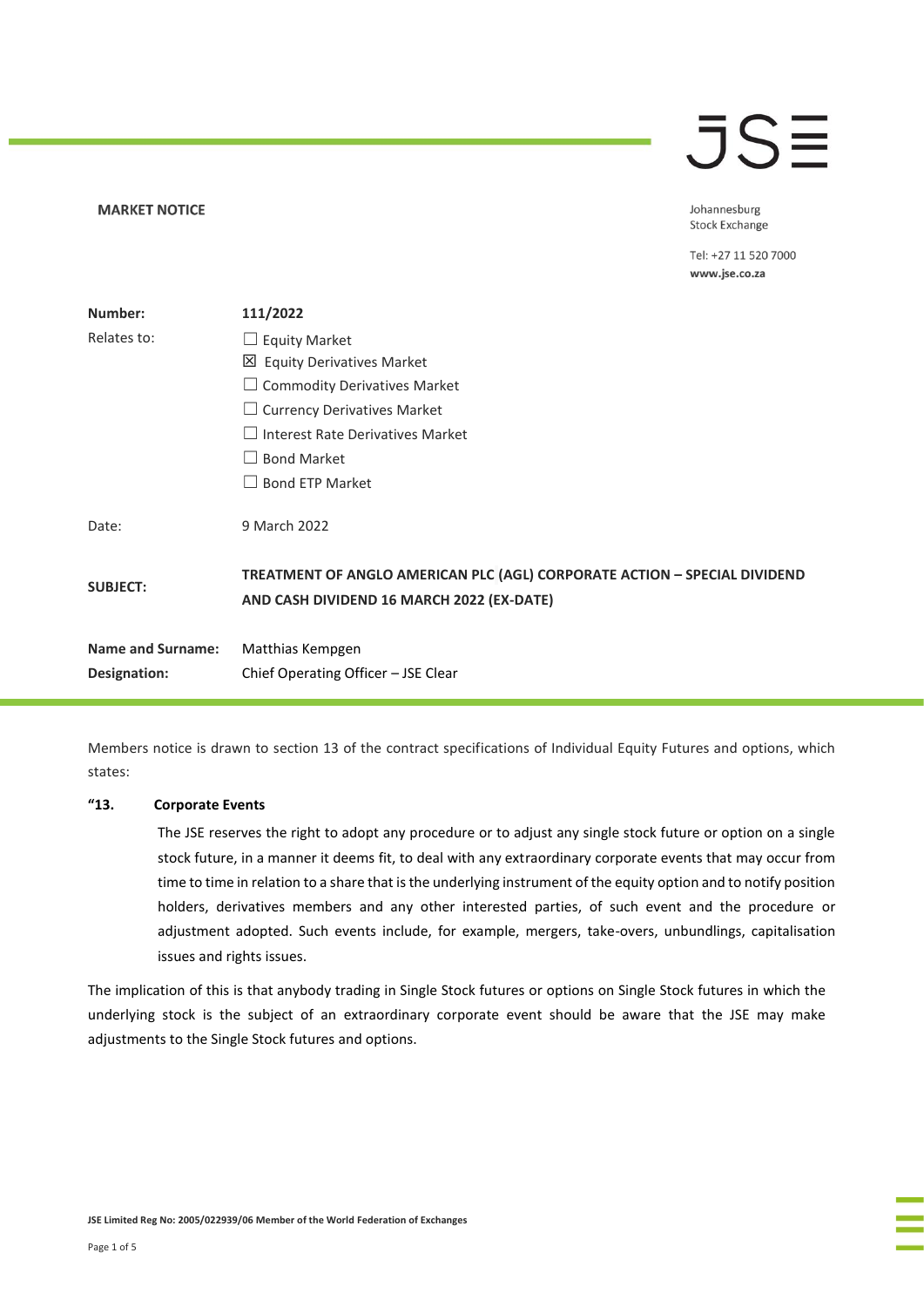# JSΞ

### **Special and Cash Dividend**

**Anglo American Plc (AGL)** has declared a special dividend of 749.885 cents per share and a cash dividend of 1769.7286 cents per share. With regards to this corporate action, the following adjustments will be made to AGL positions on 16 March 2022 **(Ex-date)**. The adjustments will be made to positions held as at close of business on 15 March 2022 **(LDT).**

### **Please note**:

Adjustments will be made to all contracts where AGL is the underlying share. These contracts include:

| <b>Contract Code</b>      | <b>JSE Instrument Type</b> |
|---------------------------|----------------------------|
| 17MAR22 AGL CSH           | Single Stock               |
| 17MAR22 AGL CSH DN        | <b>Dividend Neutral</b>    |
| 17MAR22 AGL PHY DN        | <b>Dividend Neutral</b>    |
| 17MAR22 AGL PHY           | Single Stock               |
| 15JUN22 AGL CSH DN        | <b>Dividend Neutral</b>    |
| 21APR22 AGL CSH           | Single Stock               |
| 15JUN22 AGL PHY DN        | <b>Dividend Neutral</b>    |
| 17MAR22 AGL CSH CFD SABOR | <b>CFD</b>                 |
| 17MAR22 AGL CSH CFD RODI  | <b>CFD</b>                 |
| 21APR22 AGL PHY           | Single Stock               |
| 19MAY22 AGL PHY           | Single Stock               |
| 19MAY22 AGL CSH           | <b>Single Stock</b>        |
| 15JUN22 AGL CSH           | <b>Single Stock</b>        |
| 15JUN22 AGL PHY           | Single Stock               |
| 15SEP22 AGL PHY DN        | <b>Dividend Neutral</b>    |
| 21JUL22 AGL CSH           | Single Stock               |
| 15SEP22 AGL CSH DN        | <b>Dividend Neutral</b>    |
| 21JUL22 AGL PHY           | Single Stock               |
| 18AUG22 AGL CSH           | Single Stock               |
| 18AUG22 AGL PHY           | Single Stock               |
| 15SEP22 AGL CSH           | Single Stock               |
| 15SEP22 AGL PHY           | <b>Single Stock</b>        |
| 17MAR22 AGL PHY 750C      | <b>Single Stock</b>        |
| 17MAR22 AGL PHY 736.42C   | Single Stock               |
| 15DEC22 AGL PHY DN        | <b>Dividend Neutral</b>    |
| 20OCT22 AGL CSH           | Single Stock               |
| 15DEC22 AGL CSH DN        | <b>Dividend Neutral</b>    |
| 20OCT22 AGL PHY           | Single Stock               |
| 17NOV22 AGL CSH           | Single Stock               |
| 17NOV22 AGL PHY           | Single Stock               |
| 15DEC22 AGL CSH           | Single Stock               |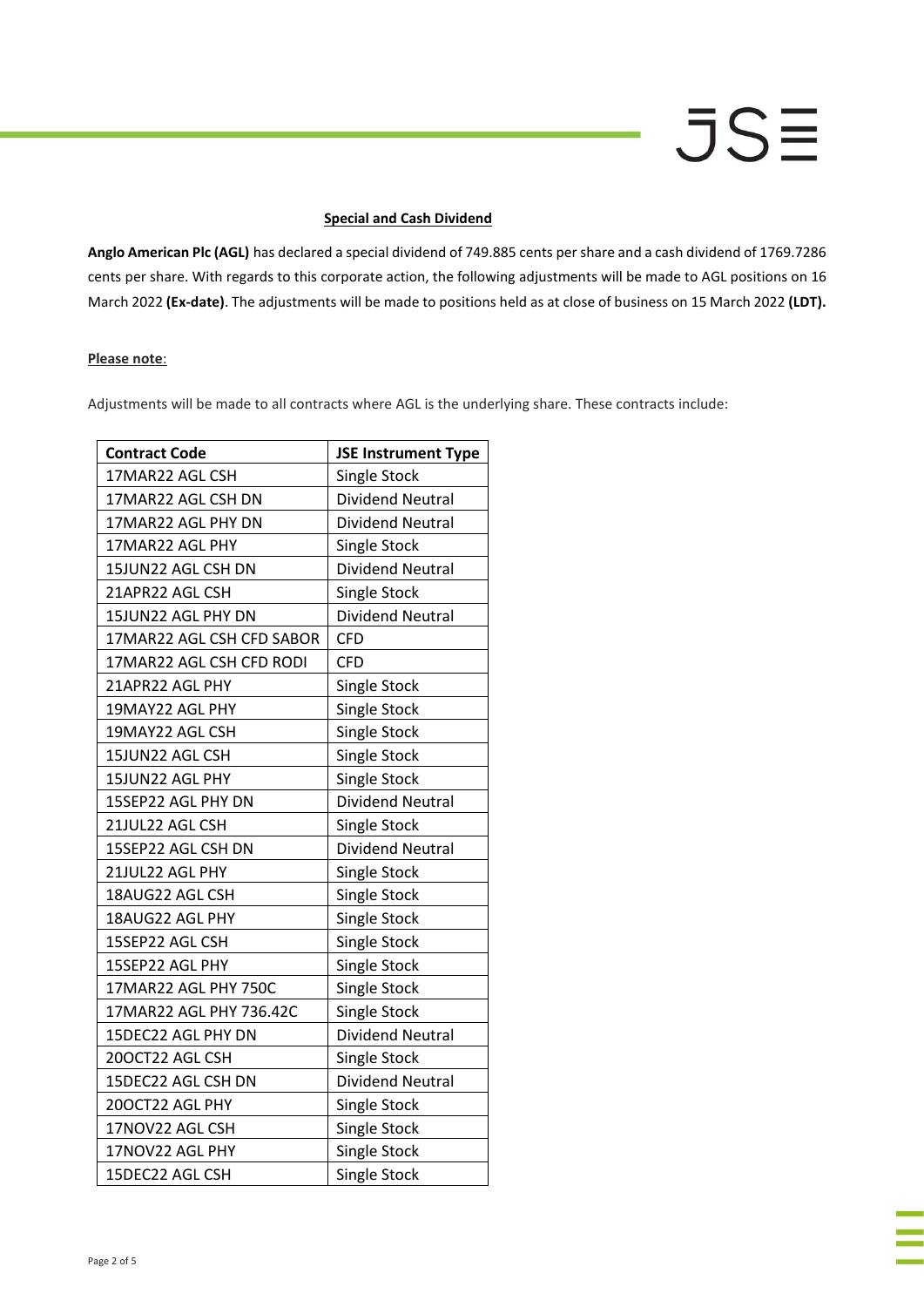$JS\equiv$ 

| 15DEC22 AGL PHY           | <b>Single Stock</b>     |
|---------------------------|-------------------------|
| 19JAN23 AGL CSH           | <b>Single Stock</b>     |
| 19JAN23 AGL PHY           | <b>Single Stock</b>     |
| 16MAR23 AGL PHY DN        | Dividend Neutral        |
| 16MAR23 AGL CSH DN        | <b>Dividend Neutral</b> |
| 17MAR22 AGL PHY 688.6C    | <b>Single Stock</b>     |
| 16FEB23 AGL CSH           | Single Stock            |
| 16FEB23 AGL PHY           | Single Stock            |
| 17MAR22 AGL PHY 599.67P   | <b>Single Stock</b>     |
| 17MAR22 AGL PHY 632.99P   | Single Stock            |
| 17MAR22 AGL PHY 732.93C   | Single Stock            |
| 17MAR22 AGL PHY 679.96P   | Single Stock            |
| 17MAR22 AGL PHY 647.92P   | Single Stock            |
| 16MAR23 AGL CSH           | <b>Single Stock</b>     |
| 16MAR23 AGL PHY           | Single Stock            |
| 15JUN22 AGL PHY 700C      | <b>Single Stock</b>     |
| 15SEP22 AGL PHY 700C      | Single Stock            |
| 15DEC22 AGL PHY 700C      | <b>Single Stock</b>     |
| 17MAR22 AGL PHY 672P      | <b>Single Stock</b>     |
| 17MAR22 AGL PHY 644P      | Single Stock            |
| 20APR23 AGL CSH           | <b>Single Stock</b>     |
| 20APR23 AGL PHY           | Single Stock            |
| 16MAR23 AGL CSH CFD RODI  | <b>CFD</b>              |
| 16MAR23 AGL CSH CFD SABOR | CFD                     |
| 15JUN23 AGL PHY DN        | <b>Dividend Neutral</b> |
| 15JUN23 AGL CSH DN        | <b>Dividend Neutral</b> |
| 15JUN22 AGL CSH 718.74P   | Single Stock            |
| 15JUN22 AGL CSH 838.53C   | Single Stock            |
| 15JUN22 AGL CSH 980.36C   | <b>Single Stock</b>     |
| 15JUN22 AGL PHY 724.05P   | Single Stock            |
| 15JUN22 AGL PHY 884.95C   | <b>Single Stock</b>     |

# **1. FUTURES CONTRACTS**

The futures position will be increased by the following factor:

Calculation of futures factor:

# **Spot price / adjusted price**

Where: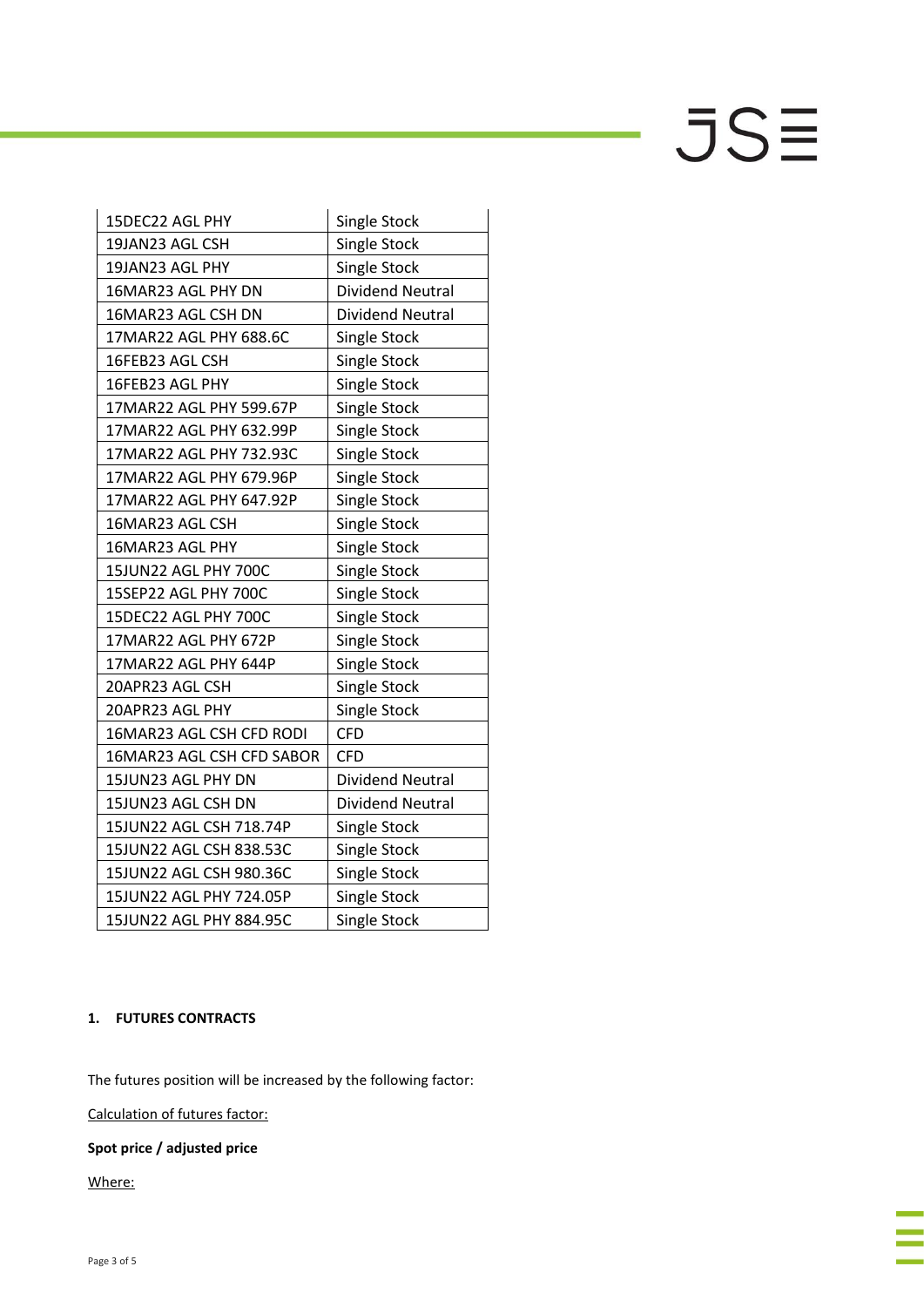# JSE

**Spot price** = the official closing price of the underlying share on **15 March 2022 (LDT) – 17.69729 (Cash Dividend) Adjusted price** = Spot price – **7.49885** (**Special Dividend**).

Example: If the official closing price of the underlying shares on 15 March 2022 **(LDT)** is 779.00, the following would apply:

Spot price = 779.00 – 17.69729 **= 761.30**

Adjusted price = 761.30 **–** 7.49885

= **753.80**

Futures factor = 761.30 / 753.80

= **1.00995**

**I.e.** Current positions**\***factor (rounded to nearest whole contract) = the number of total contracts. Additional contracts will be created at an initial value of zero.

## **2. OPTION CONTRACTS**

- a. The options position will be increased by the same factor as the futures above.
- b. The option strikes will be adjusted by the following factor:

## Calculation of options factor (based on the example above):

#### **Adjusted price / spot price**

Options factor = 753.80 / 761.30

= **0.99015**

E.g. if the old strike is 777.00 the following would apply: -

**New strike** = Old strike \* options factor

 $= 777.00 * 0.99015$ 

= **769.35**

Existing positions will be closed out at a 0 value and new positions opened at the new strike with a 0 value.

## **3. CFD CONTRACTS**